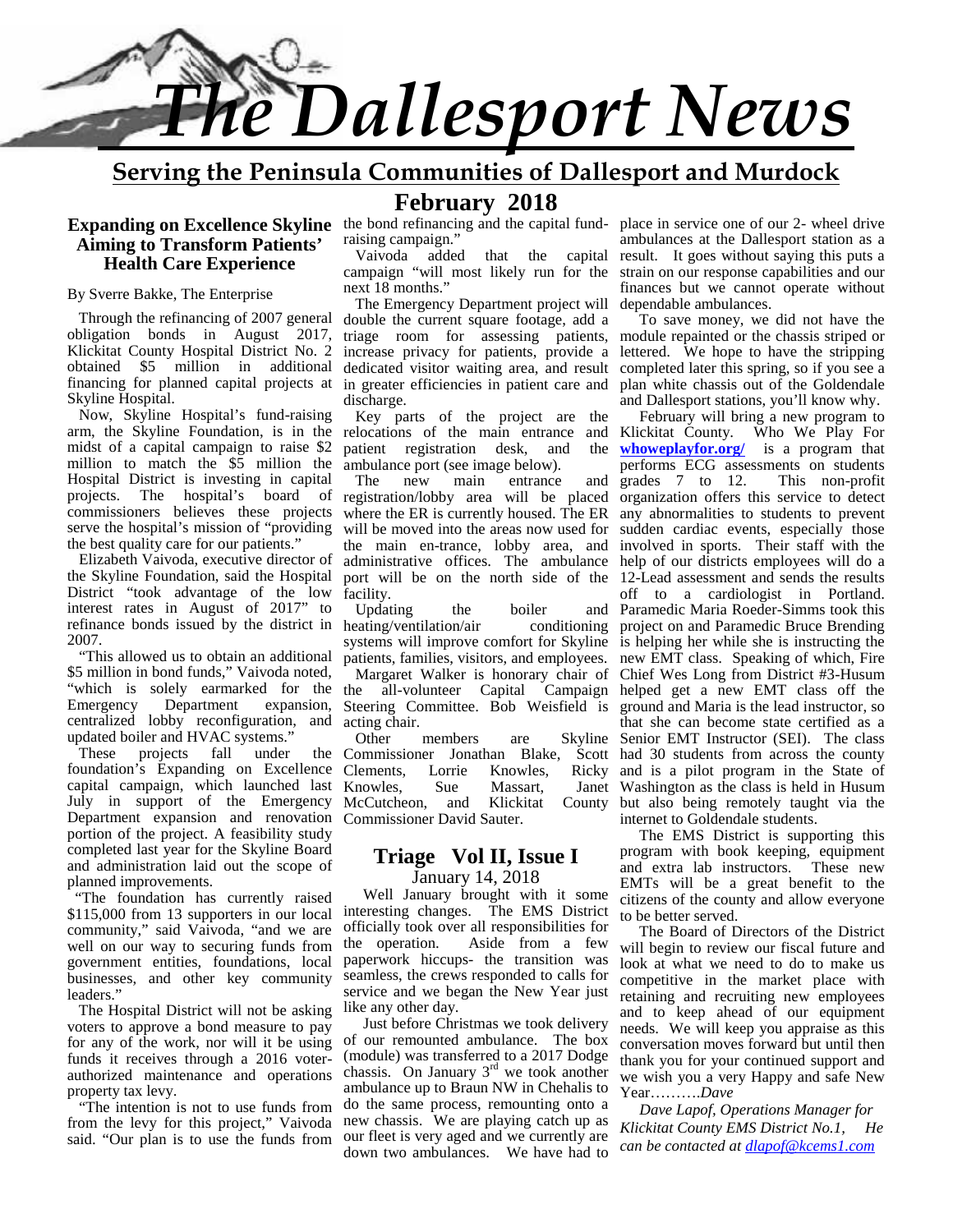## **Book Report By Judy Bane**

#### **"Even If It Kills Her" by Kate White**

 Like many 30-somethings, Bailey Weggins has a few regrets. But when she runs into Jillian, her former college roommate, she comes face to face with her biggest regret yet. For more than 10 years, Bailey has felt guilty for not staying in communication with Jillian after her family was murdered during their sophomore year and Jillian had to leave school. But now that the man accused of the murders has been cleared of the crime, the real killer is walking free, and Jillian is desperate for Bailey's help securing justice for her family.

 As the two women return to Jillian's childhood town to investigate, secrets **The foll**<br>from Hillian's past bogin to surface And **MUST** from Jillian's past begin to surface. And it doesn't take long before they learn that not everyone is happy with their sleuthing - not the local police, not family friends, and certainly not the Social true killer. With someone watching their every move, Bailey and Jillian must decide how much they are willing to risk to uncover what happened that terrifying night.

**Marvel Comics now available!**

----------------------------

Quintessential characters, classic storylines and iconic entertainment! Marvel comics are now available free with your library card.

https://www.hoopladigital.com/browse/ comic/popular

# **Free Movies**

New at the library! Stream movies with your FVRL library card. Stream independent films, documentaries, classic films, Great Courses, world cinema and more. Watch up to 10 films per month. Take up to 3 days to watch each film. Ask a staff member if you need assistance.

https://fvrl.kanopystreaming.com/welco me/frontpage

> All libraries and bookmobiles will be closed **Mon, 2/19/2018** Presidents Day

# **The AARP free Tax-Aide Program**.

 Tax Counseling and Preparation is administered by the AARP Foundation in cooperation with the IRS. This program provides free income tax assistance to low and moderate-income taxpayers with special attention to those aged 60 or older. This is a bilingual service.

**The IRS-certified volunteers provide free basic income tax return preparation with electronic filing.** Volunteers assist in the preparation of basic Federal and State Tax forms for personal tax returns, most everyday tax situations; *(NOT schedule C with expenses over \$10,000, losses or with employees; Schedule E for rental properties; or returns requiring Forms 2106 , 3909, 8606 and 8615.)*

#### **The following is a list of items that** be brought with the **taxpayer.**

Photo ID is required for tax payers, who are present; Original or copies of Security or Taxpayer Identification Number for every person on your tax return.

 All income documents for 2017, including W-2's, Interest and Dividend statements

Prior year tax return with all attachments and schedules recommended, not required.

Itemized statement for each category expenses to be claimed, prescriptions, medical copays, medical insurance payments, donation, miles

**FREE ASSISTANCE is available at the following locations beginning February 2, 2018.**

#### **Goldendale Grange Hall 228 E Darland St.**

Fridays 9am to noon. Saturdays 9am. to noon. You must call Senior Services at 509- 773-3757 to make an appointment**.**

# **White Salmon Pioneer Center**

**501 NE Washington St.**

Tuesdays, beginning Feb. 6, 2018 - 9am to Noon.

You must call Senior Services at 509- 493-3068 to make an appointment.

**Mid-Columbia Senior Center 1112 W 9th St, The Dalles**

Fridays 2 p.m. to 6 p.m. Saturdays 9 a.m. to 1 p.m.<br>Spanish & English, Spanish & English, Handicap accessible, Call for appointment 541- 296-4788

# **AARP Smart Driver Class Mid Columbia Senior Center**

**1112 W 9th St, The Dalles** Most every month on the 3rd Monday and following Tuesday. 8:45 - 12:00 each day Cost \$20.00 \$15.00 for AARP Members Instructor: Richard Frost Contact: 541-296-4788

## **Family Craft Night Feb. 7, 2018 6:30pm**

Join us the 1st Wednesday of each month for Family Craft Night. We'll provide the supplies; you provide the creativity. All ages welcome. The Dalles-Wasco County Public Library 722 Court St. The Dalles. Information: (541) 296-2815

**Klindt's Bookstore** 541-296-3355

315 E. 2nd Street, The Dalles Hours: Mon. – Sat. 8:00 am– 6:00 pm Sundays 11:00 am - 4:00 pm

**The Dalles/Wasco County Public Library** 541-296-2815

wascocountylibrary.com

722 Court Street, The Dalles **HOURS:**

Monday-Thursday 10 a.m. to 8:30 p.m. Saturday: 10 a.m. to 5 p.m. Closed Sunday

*\*FREE wireless Internet access* inside the library and on library

grounds.

**White Salmon Valley Community Library** 509-493-1132 - Town & Country Sq. White Salmon Open Tuesdays 10:00 am - 8:00 pm Wed.-Sat. 10:00 am - 6:00 pm  *\*FREE wireless Internet access*

#### **Goldendale Community Library**

(509) 773-4487 131 West Burgen Street Goldendale, Open M Tu W Th F Sat 10-6:30

#### **Bookmobile**



Fort Vancouver Regional Library 1-888-546-2707

**Wednesdays Feb. 7th., 21st. Lyle Market 9:45am-10:15am Lyle High School -10:25am-12:30pm Dallesport School- 1:45pm – 3:00pm**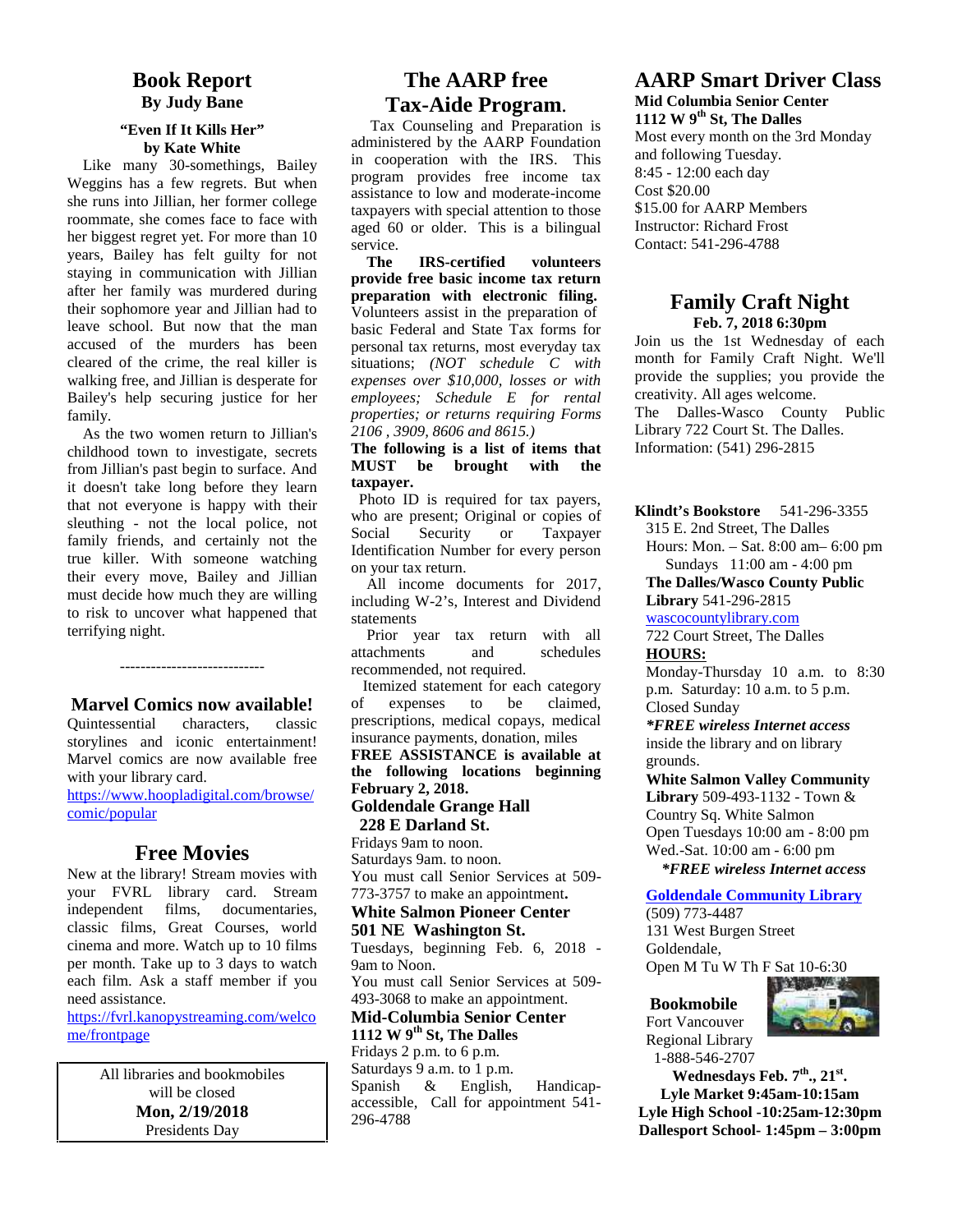#### **Community Council Corner** By P.J. Sisseck

#### Community Council Report for January 11, 2018

 Council member David McNeal has been approached about serving on the Klickitat County Board of Equalization. He and the Council will welcome his appointment, which should happen around April. David is collecting information about the Dallesport- Murdock Community's concerns. At this point, the dominate issue seems to be Code Enforcement.

A discussion ensued about what is and is not acceptable so far as health and safety standards, as well as appearances. A new Code Compliance Officer has been appointed for the County, but the eleven-year backlog of complaints is not being addressed. The Council voted to write a letter on behalf of citizens dealing with a de facto junk yard, complete with vermin, operating in a residential neighborhood. How to file a formal complaint was also discussed.

Plans are in the works for a Community Emergency Preparedness Fair, to be held at the Community Center on 24 March, 1-4 PM. Subjects will include preparing to shelter in place, evacuation routes, epidemics, chemical spills, wildfires, and most any other emergency this area may be subject to. Neighborhood Watch will also have information on personal issues of health, safety, and security.

Please join us for the next Council meeting on **February 8th . 7pm** at the Dallesport Community Center.

**Lieutenant Jeremy Wissing from the Washington State Liquor and Cannabis Board will be the guest speaker.** www.dallesport-wa.org

## **K.C.F.D. #6 Dallesport/Murdock Fire Dept. Breakfast February 17th . 7-10 am**

**Dallesport fire station All proceeds go to the Dallesport Fire Department Building Fund….. All you can eat Pancakes Endless Coffee & Juice… \$5.00 per Person**

# **Dallesport Water Dist.**

P.O. Box 131 Dallesport, WA 98617 If you have any questions regarding your water system, please feel free to contact us: Dave Griffin, DWD Manager 541-980-6756, www.dallesport-wa.org or dwdmanager@qnect.net Jana Greenfield DWD Clerk 541-980- 6514, or dallesportwater@gmail.com **Monthly meetings are held on the 2nd Wednesday of every month at 6:00pm at the Dallesport Community Center.**

## **Sagetech Corporation and Lyle School District Announce Partnership to Enhance Dallesport Property and Support Students**

The Dallesport school facility enters an exciting new phase thanks to an agreement between Lyle School agreement between Lyle District and Sagetech Corporation for a multi-year lease. Sagetech, a leader in developing certified miniature avionics that allow drones to operate safely within the same airspace as manned aircraft, currently operates in five facilities in White Salmon.

The company will move its headquarters and consolidate the majority of its engineering and manufacturing operations from White Salmon to the former Dallesport school facility, directly adjacent to the Columbia Gorge Regional Airport in Dallesport, Washington. "Sagetech has enjoyed significant growth in both our avionics and our unmanned aircraft system (UAS, or drone) component  $\frac{1}{2}$  manufacturing businesses. We've been  $\frac{1}{2}$  rechnology, seeking a way to consolidate our operations, while remaining centrally located to our talented employee base," shared Tom Furey, Sagetech's Chief<br>Operating Officer. "The Dallesport Operating Officer. location offers a perfect facility for our company to continue to grow."

The company is making extensive renovations to the building at their own expense during the first six months of their lease, with plans to begin transitioning equipment and staff into the building in the summer of 2018. from the headquarters administrative functions, the new facility will consolidate research and development of miniature avionics, as well as manufacturing, repair and refurbishment operations for UAS composite and electronics assemblies.

The lease, approved during the Lyle School Board regular meeting on

January 23, 2018, creates a valuable<br>partnership opportunity for the partnership opportunity for the community of Dallesport and the students and staff of Lyle School District. "Sagetech will be a powerful partner for the Lyle School District for years to come," Superintendent Andrew Kelly shared. "The lease revenue will provide a stable funding stream to support ongoing upgrades and renovation to all district properties. This benefit to our students and staff is immense."

The Dallesport school facility was built in 1995; since that time, the district's enrollment has decreased, leading to the decision in 2016 to consolidate elementary classrooms into the Lyle secondary school, creating a pre-K through 12 school. The benefits of the merger include more efficient use of resources and greater continuity of students' education. Now, with education. Now, with Sagetech's lease of the Dallesport building, the renewed vitality the district is experiencing will be visible in the Dallesport community as well.

Sagetech Corporation is already displaying its eagerness to contribute to the quality of life of the greater Lyle/Dallesport communities. The lease includes the preservation of the children's playground on the Dallesport campus and the district's softball field and track practice facility. The company has committed \$10,000 for the district to make improvements to the fields in time for this spring sports season.

In addition, beginning with the graduating class of 2018, Sagetech will also offer at least two  $(2)$  \$2,500 scholarships to Lyle High School seniors who are interested in pursuing a STEM (Science, Engineering, or<br>fields. "Sagetech Mathematics) recognizes the role and responsibility the company has in motivating young people to pursue STEM careers," Furey notes; "By providing these scholarships as well as job shadowing and internships within our company, we are helping create a future force of employees who qualify for highlytechnical and high-paying STEM jobs. This solution represents a win for the community, a win for the Lyle School District, and a win for Sagetech."

Lyle School District residents are encouraged to reach out directly to Superintendent Kelly at andrew.kelly@lyleschools.org or 509- 365-2191 for questions about the lease agreement and future of the Dallesport school facility.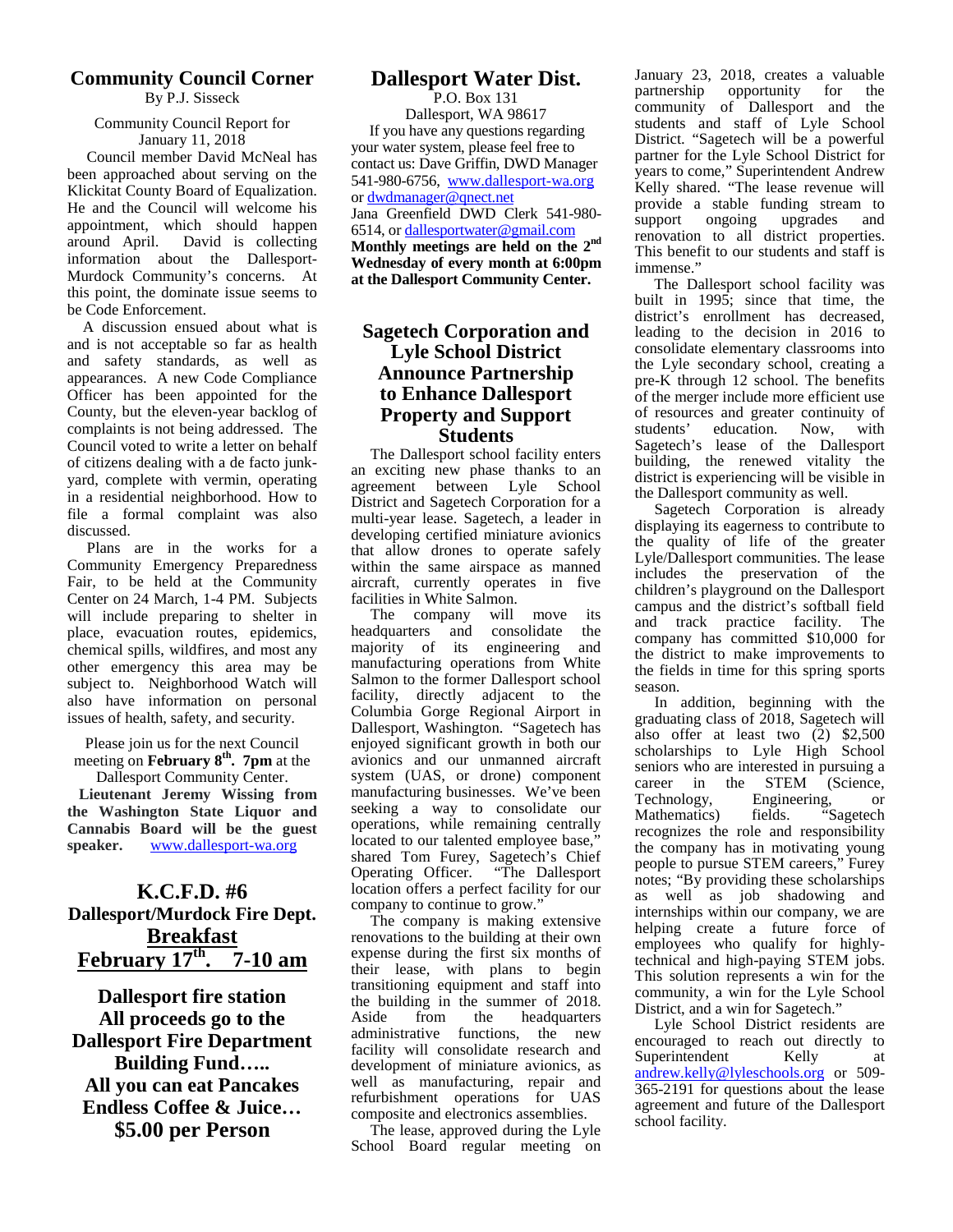**ORIGINAL WASCO COUNTY COURTHOUSE - 1859**

# **ORIGINAL COURTHOUSE REGIONAL HISTORY FORUM**



# **SERIES FOR 2018**

# **Programs begin at 1:30 p.m. in the upstairs courtroom of the 1859 courthouse, 410 West 2nd Place, The Dalles behind the Chamber of Commerce / Visitors' Center**

Programs are handicapped accessible on the first floor.

The programs are free but donations are always appreciated.

# **Saturday, February 3 Airmail Beacons of the Columbia River Gorge**

*Local historian Susan Buce has a family connection to early aviation*

 *in the Gorge.* In the days before radar, her grandfather Jack M. Buce Sr. was "mechanician" for the airway beacons that served as a "highway of light" guiding the pilots who flew the mail from coast to coast.

# **Saturday, February 10**

# **Fourteen Miles on the Spokane, Portland and Seattle Railroad**

*Retired math teacher Loren Delaney was born in The Dalles and raised in Wishram.* He will present a tour of north shore railroad history between mile posts 94 and 108. Of special interest are photos of the "Norma," the stern wheeler that plied the river prior to the Wishram to Celilo bridge, key to James Hill's victory in the race to construct the Oregon Trunk railroad.

# **Saturday, February 17**

# **The Independent Order of Odd Fellows and Its Cemeteries**

*Sexton of the local Odd Fellows Cemeteries Craig Hector will share the unique history and values of the I.O.O.F.* Since the nineteenth century, the lodge's concern for common folks beyond their fraternal organization led them to sponsor cemeteries that were open to all.

# **Saturday, February 24**

# **Obsolete U.S. Currency: From the Half Cent to the \$100,000 Bill**

*Gorge Country news director Rodger Nichols reveals what pioneers carried as pocket change.* He will tell the stories of odd and unusual currency, some from America's earliest days and some used locally. He is willing to do a free evaluation of three coins or bills per person after his program.

# **Coffee and cookies will be served.**

*Become a member of Original Courthouse – help preserve local history!*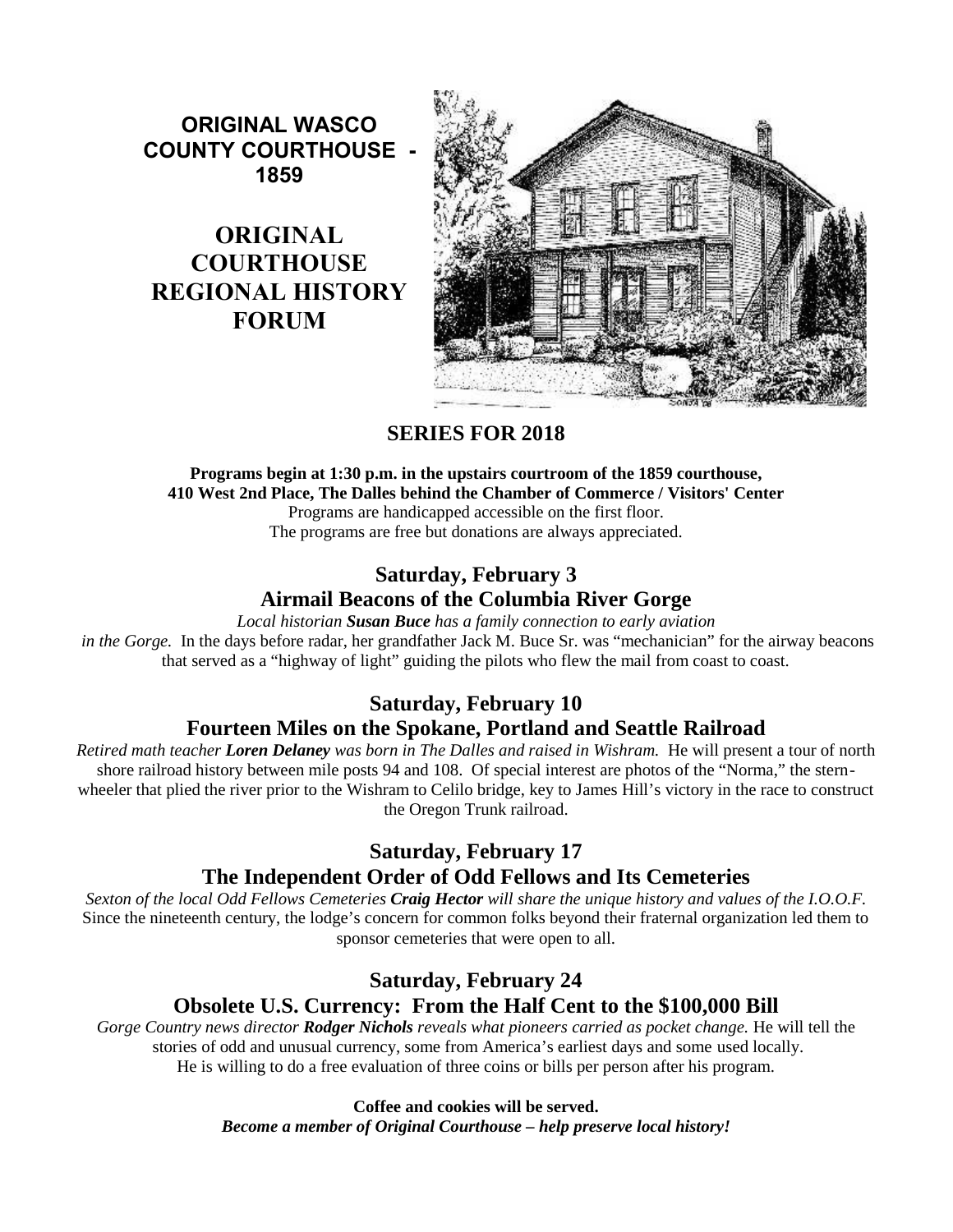

For the latest information on Lyle School District, visit the website for the school district. **http://www.lyleschools.org**

## **Klickitat, Lyle Against Substance Abuse Coalition**

 We would like to thank everyone that supports **KLASAC** by volunteering their time and talents to help make our community a better place for its members and their children. KLASAC would not be capable of meeting goals and hosting activities without all of our wonderful volunteers. These people selflessly contribute time, energy, ideas and opinions to our coalition. Everyone genuinely strives to build a healthy community with opportunities for youth and families of every background to thrive in an alcohol and drug-free environment.

 Our volunteers contribute in many ways. We have Executive Committee members and Coalition members that attend monthly meetings along with others that attend our Media Group meetings. There are volunteers who help with events such as our Park Days in Klickitat and Lyle during the summer and some that collect donations for the events that we host. Others have helped with Family Nights, Red Ribbon Week and National Night Out. Still others volunteer to chaperone and attend trainings in which they bring back the information that they have learned to the community. We also have kids in both Klickitat and Lyle Schools that are members of TADAA. These kids find time in their busy school schedules to contribute time to many of these activities. There are endless ways people can volunteer and be a part of KLASAC.

 From July through December KLASAC has had over 700 hours of volunteer time contributed! Everyone enjoys not only working together but building bonds with others that they may otherwise not have had the opportunity to get to know. KLASAC and our community is lucky to have such a great group of people that contribute their time to better our small area of the world.

Everyone is welcome and we realize that some people have more time than others. Maybe you can only attend part of the time or help out with occasional events, that is alright. Maybe you would just like to be added to our email list so you can keep up on what is happening at our meeting. All community members input and time is important. Become a part in building a healthy community for your family.

 If you would like to join KLASAC or just learn more about us, please visit our website at http://klasac.org/ or call 509-316-9523 for more information. -- -----Sheila Crapper, KLASAC Secretary

Lyle School District's board members Phil Williams, Tria Bullard, Barbara Mills, Adrian Bradford and Mark Vorce contribute many hours of the personal time toward overseeing district operations on behalf of the community.

 LEA President Donna Sholtis and PSE President Diana Solomon presented

# **Honoring Our Board of Directors!**

the board members with certificates of appreciation at the last meeting and acknowledged their hard work.

Governor Jay Inslee proclaimed January Board Appreciation Month.

 Superintendent Andrew Kelly notes, "As unpaid public servants, they shoulder a tremendous responsibility in

an array of complex educational and social issues. I personally want to thank our school board members for their service, and for working toward a strong, equitable system of public education that supports all students."

# **KLASAC**

# **(Klickitat, Lyle Against Substance Abuse Coalition)**

**February 21st. 5 - 6:30 pm** Meets the 3rd Wed of each month. Alternates between Klickitat and Lyle

## **The Library Bookmobile Winter Hours**

**Wednesdays Feb. 7th ., 21 st. Lyle Market 9:45am-10:15am Lyle High School -10:25am-12:30pm Dallesport School- 1:45pm – 3:00pm**

**Dallesport PTO Meeting Tue, February 6th . 2:45pm – 3:45pm Monthly on the first Tuesday**

**School Board meetings will be held @ 6pm on the fourth Tuesday February 27, 2017**  *Support your school and attend a meeting.*

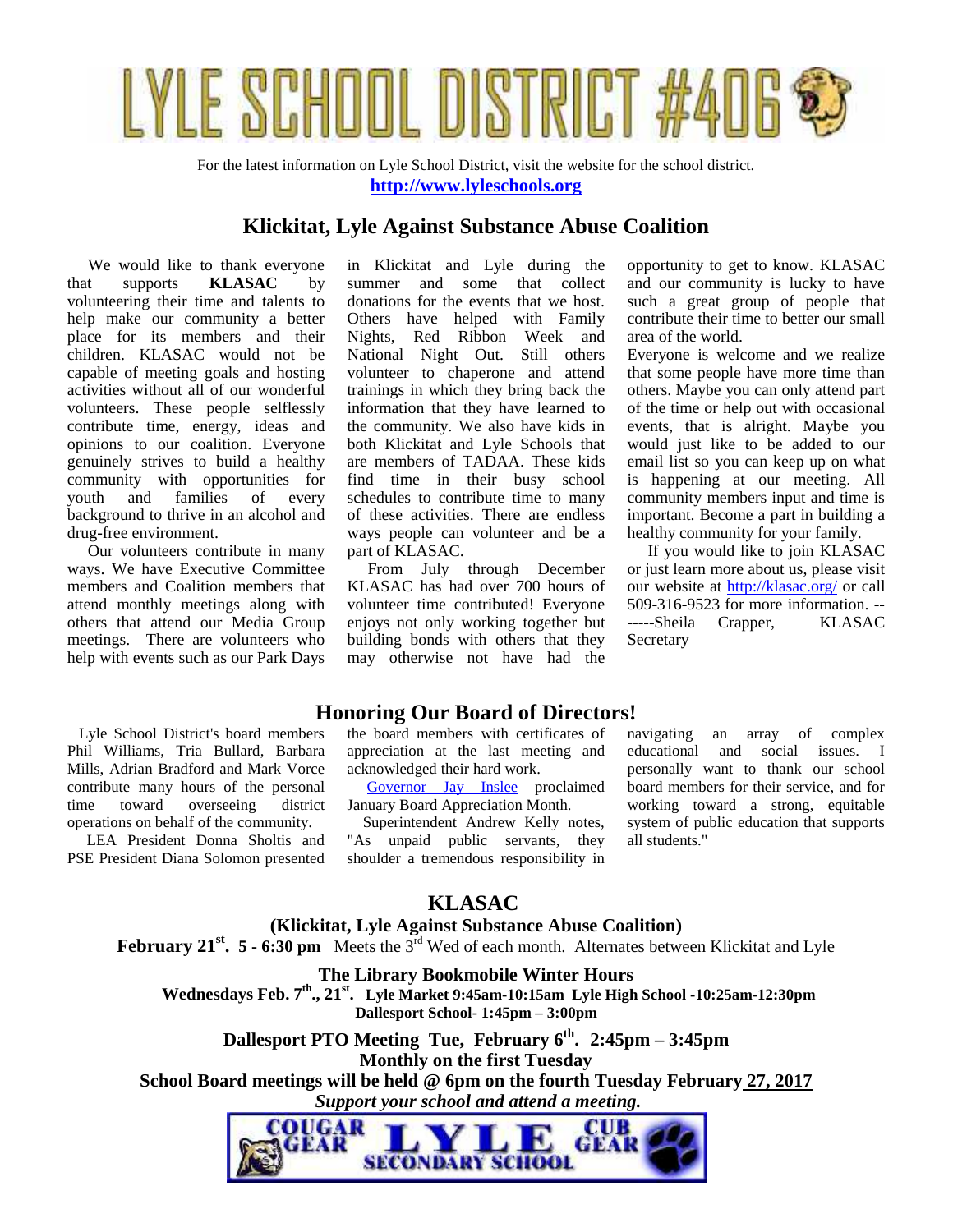## **Singers Wanted**

Cascade Singers community choir welcomes new members for its spring season.. Work has begun on the annual St. Patrick's Day concert and continues<br>on a major classical work. on a major classical Mozart's "Missa Brevis in F," scheduled for a late spring concert. The Singers meet under the direction of Lloyd Walworth Mondays from 7 to 9 p.m. at Zion Lutheran Church, 10th and Union Streets, in The Dalles. One-hour work sessions also take place Thursdays at 7<br>p.m. Rehearsals are open to all Rehearsals are open to all interested singers who will then audition with the director.

## **Valentine's Day 5K Fun Run**

#### **Feb. 10, 2018 10:00 AM - 12:00 PM** http://www.nwprd.org/programs2/

Bring a significant other or friend. Co sponsored by the Colonel Wright Athletic Department, this annual 3k, 5k, or 10k fun run/walk follows the Riverfront Trail;a beautiful paved trail along the south bank of the Columbia River. \*\*Note: T-shirts guaranteed to participants who register before Monday, January 15th. Shirt sizes and quantities will be limited after Monday, January 15th.

Contact: Northern Wasco County Parks & Recreation District 602 W. 2nd St, The Dalles (541)296-9533. Fee: \$25 (Registration is free for all District 21 K- 5 Elementary Students; shirts not included.)

#### **A Slice of Downtown Feb. 23, 2018 7:00 PM - 9:00 PM**

https://www.eventbrite.com/e/a-slice-of downtown-tickets-41579606723

An evening dedicated to all things Main Street. Get updated about what is happening downtown and what plans are to come! Appetizers, Beer, Wine, and an old fashioned pie raffle! Also a chance to win a Full Fare 7-Night Cruise Voyage for 2! Get ready for a sneak peek at the National Neon Sign Museum as presented by Rocket City Neon! The National Neon Sign Museum 200 East Third Street The Dalles Free admission RSVP (541) 370-2849

#### **Columbia Gorge Genealogical Society February 10, 2018**

Meeting begins at **10:30AM** in the lower classroom in the Columbia Gorge Discovery Center.

The program for the month will be **Learn EVERNOTE in One Hour – Webinar Video - Thomas MacEntee**

# **Auditions for "Chicago" Production Staged in Bingen**

Columbia Gorge Orchestra Association STAGES has announced February audition dates for Chicago: The Musical. The audition process will be in two parts, and all interested actors must participate in both. "Not every role requires an ability to sing and dance well, but I do want to evaluate every possibility during auditions," explained director Bruce Ludwig. All roles are for men and women, and the large cast can accommodate many adult age ranges. There are no roles for children under 17. The first round of auditions will focus on dancing. Choreographer Susan Sorensen, owner of Columbia Gorge Dance Academy, will open the session by teaching a short sequence that actors will be asked to immediately perform in small groups. Audition participants who attended the Chicago dance preparation series may also be asked to perform a combination taught in that class. Participants may select one dance audition to attend, which are scheduled for Wednesday, Feb. 7, at 7 p.m., Saturday, Feb. 10 at 2 p.m., and Sunday, Feb. 11, at 7 p.m. Dance auditions will be at the Columbia Gorge Dance Academy, at 2600 May Avenue in Hood River. The musical's choreography will<br>he in the Bob Eosse style of jazz Urban be in the Bob Fosse style of jazz dancing, plus the production needs one female actor who is trained in ballet and can dance en pointe. All dance audition participants will continue to the vocal and acting auditions, and can choose from Sunday, **Feb. 18, at 2 p.m., Wednesday, Feb. 21, at 6:30 p.m., or Saturday, Feb. 24, at 10 a.m.** at the Hood River High School Choir Room, at 1220 Indian Creek Road. For these auditions, people should prepare a song that demonstrates vocal range and ability. A piano will be provided (participants bring their own accompanists) plus a system to play MP3 accompaniment tracks. A musical accompaniment is required, as a cappella auditions will not be accepted. Questions regarding music can be sent to Chicago Music Director Mark Steighner at msteighner@gmail.com. The acting component will be cold readings from the script. If necessary, call backs for both singing and dancing will be on Sunday, Feb. 25, at noon. Performances will be the second, third and fourth weekends in June at the Bingen Theater in downtown Bingen. For anyone who

does not perform but wants to be involved, Ludwig has plenty of backstage roles to fill. "This is going to be an amazing production, and our backstage team of set production, props, costuming, lighting and management will be crucial for our success." Questions or concerns may be directed to Bruce Ludwig at bludwig50@gorge .net, or call 541-380-0857.

## **Spring Bazaar**

 We are happy to announce that the Dallesport Christmas Bazaar was a success and the table rents brought in \$616.00. This money was donated to the Dallesport Fire Dist. 6 and the Dallesport-Murdock Community Council.

 Many thanks go out to the many amazing vendors, and Santa and Mrs. Clause (Kim and Kathy McCartney) who were popular with the children.

 Plans are now being made to have a spring bazaar on **May 4, 5, and 6th**. Just in time for those Mother's Day gifts. If you would like to be a part of the fun please contact Barbara Rauch at 541- 980-5572.

### **Portland Story Theater Urban Tellers Feb. 24, 2018 6:30 PM - 9:00 PM**

http://pdxstorytheater.org

Tellers<sup>®</sup> is part of the phenomenon that we've seen all around the country: real, true stories told on stage in front of a live audience. Now in its 14th year, Portland Story Theater has been leading the way to create a unique fusion of wit and bare-bone emotion expressed on stage. We are delighted that they are returning to The Dalles! These touring story shows are filled with personal stories and bring the culture of community to life. Urban Tellers® runs just over an hour and will take place on Saturday, February 24th at The Dalles Civic Auditorium. Doors at 6:30 pm. Stories start at 7 pm.

The Dalles Civic Auditorium 323 East 4th Street, The Dalles.

Contact Information: 541-298-8533

TICKETS: \$12 ADV | \$15 DOOR This show is a fundraiser for The Dalles Civic Auditorium and open to the public. (18+ recommended)

## **Bingo!**

Every Saturday Mid-Columbia Senior Center 1112 W.  $9<sup>th</sup>$  St. The Dalles; 4:30: concession & pre-game; 6pm: Bingo, 541-296-4788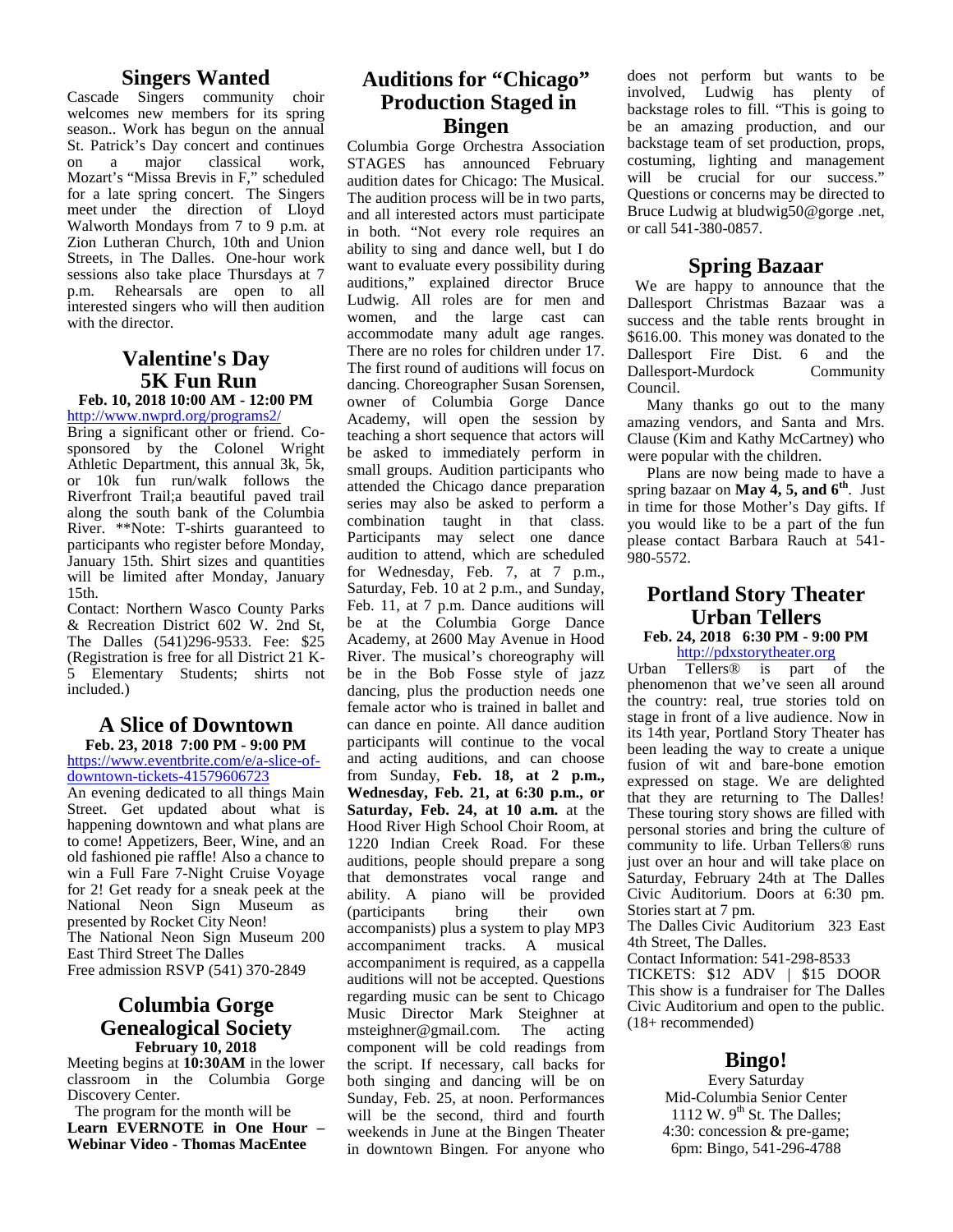# **Dallesport-Murdock Community Calendar**<br>Dallesport-Murdock Fire Dept. KCFD#6 Dallesport-Murdock Community Cour

 **630 Central Ave. P.O. Box 215 767-1252 136 6th Ave. P.O. Box 8**

 **Dallesport-Murdock Fire Dept. KCFD#6 Dallesport-Murdock Community Council**

**Post Office hours are 8am-2pm M-FSat. 7:30am-11:00 for package pick up only Phone 767-1577**

|                                                                                                                                                    |                                                                                                                                       |                                                                                     | <b>February 2018</b>                                                                                                                         |                                                                                                                                                                                                                                                                          |                                                                                                                       |                                                                                                  |  |  |  |
|----------------------------------------------------------------------------------------------------------------------------------------------------|---------------------------------------------------------------------------------------------------------------------------------------|-------------------------------------------------------------------------------------|----------------------------------------------------------------------------------------------------------------------------------------------|--------------------------------------------------------------------------------------------------------------------------------------------------------------------------------------------------------------------------------------------------------------------------|-----------------------------------------------------------------------------------------------------------------------|--------------------------------------------------------------------------------------------------|--|--|--|
| <b>Sun</b>                                                                                                                                         | <b>Mon</b>                                                                                                                            | <b>Tue</b>                                                                          | <b>Wed</b>                                                                                                                                   | <b>Thu</b>                                                                                                                                                                                                                                                               | Fri                                                                                                                   | <b>Sat</b>                                                                                       |  |  |  |
| AA Meetings<br><b>Wednesdays and</b><br><b>Sundays at 7pm</b><br>in the<br><b>Lyle School</b><br>Library 625<br><b>Keasey Ave.</b><br>360-870-3321 |                                                                                                                                       |                                                                                     |                                                                                                                                              | 1                                                                                                                                                                                                                                                                        | $\overline{\mathbf{2}}$<br><b>Senior</b><br><b>Advisory</b><br><b>Meeting</b><br>10:30am-12pm<br><b>Groundhog Day</b> | 3<br><b>First Saturday</b><br><b>Breakfast</b><br><b>Lyle Lions</b><br><b>Club</b><br>$7am-10am$ |  |  |  |
| $\overline{4}$<br><b>Super Bowl</b>                                                                                                                | 5<br><b>Lyle Lions Club</b><br>meeting.<br>Potluck at 6:00<br>pm; Mtg. at 6:30<br>pm. Call 509-<br>365-2921                           | <b>Senior Lunch</b><br><b>Lyle 11:30am</b>                                          | 7<br><b>Bookmobile</b><br><b>Lyle Market</b><br>9:45am-10:15am<br>Lyle Hi School -<br>10:25am12:30pm<br><b>Dallesport</b><br>1:45pm 3:00pm   | 18<br>Community<br>Council<br><b>Meeting 7pm</b>                                                                                                                                                                                                                         | 9                                                                                                                     | 10                                                                                               |  |  |  |
| 11                                                                                                                                                 | 12                                                                                                                                    | 13<br><b>Senior Lunch</b><br><b>Lyle 11:30am</b>                                    | $\overline{14}$<br>Fire Dist. Biz<br>Meet 6pm<br><b>Commissioners</b><br>Meet 7pm<br><b>Water Dist.</b><br>Meet 6pm<br><b>Valentines Day</b> | 15                                                                                                                                                                                                                                                                       | 16<br><b>Airport Board</b><br><b>Meeting 7am</b><br>@Airport                                                          | 17<br><b>Fire Dist</b><br><b>Breakfast</b><br><b>Fundraiser</b><br>@ Fire Hall<br>$7-10am$       |  |  |  |
| 18                                                                                                                                                 | 19<br><b>Lyle Lions Club</b><br>meeting.<br>Potluck at 6:00<br>pm; Mtg. at 6:30<br>pm. Call 509-<br>365-2921<br><b>Presidents Day</b> | 20<br><b>Senior Lunch</b><br><b>Lyle 11:30am</b>                                    | 21<br><b>Bookmobile</b><br><b>Lyle Market</b><br>9:45am-10:15am<br>Lyle Hi School -<br>10:25am12:30pm<br><b>Dallesport</b><br>1:45pm 3:00pm  | 22                                                                                                                                                                                                                                                                       | 23                                                                                                                    | $\overline{24}$                                                                                  |  |  |  |
| 25                                                                                                                                                 | 26                                                                                                                                    | 27<br><b>Senior Lunch</b><br><b>Lyle 11:30am</b><br><b>School Board</b><br>Mtg. 6pm | 28                                                                                                                                           | Lyle Lions Club 509-365-2921<br>There is only one Lions Club meeting in January.<br>There will not be a Lions Club meeting on Monday,<br>January 1st, due to New Year's Day.<br><b>Volunteer Firefighters meet</b><br><b>Tuesdays 6pm</b><br><b>Dallesport Fire Hall</b> |                                                                                                                       |                                                                                                  |  |  |  |